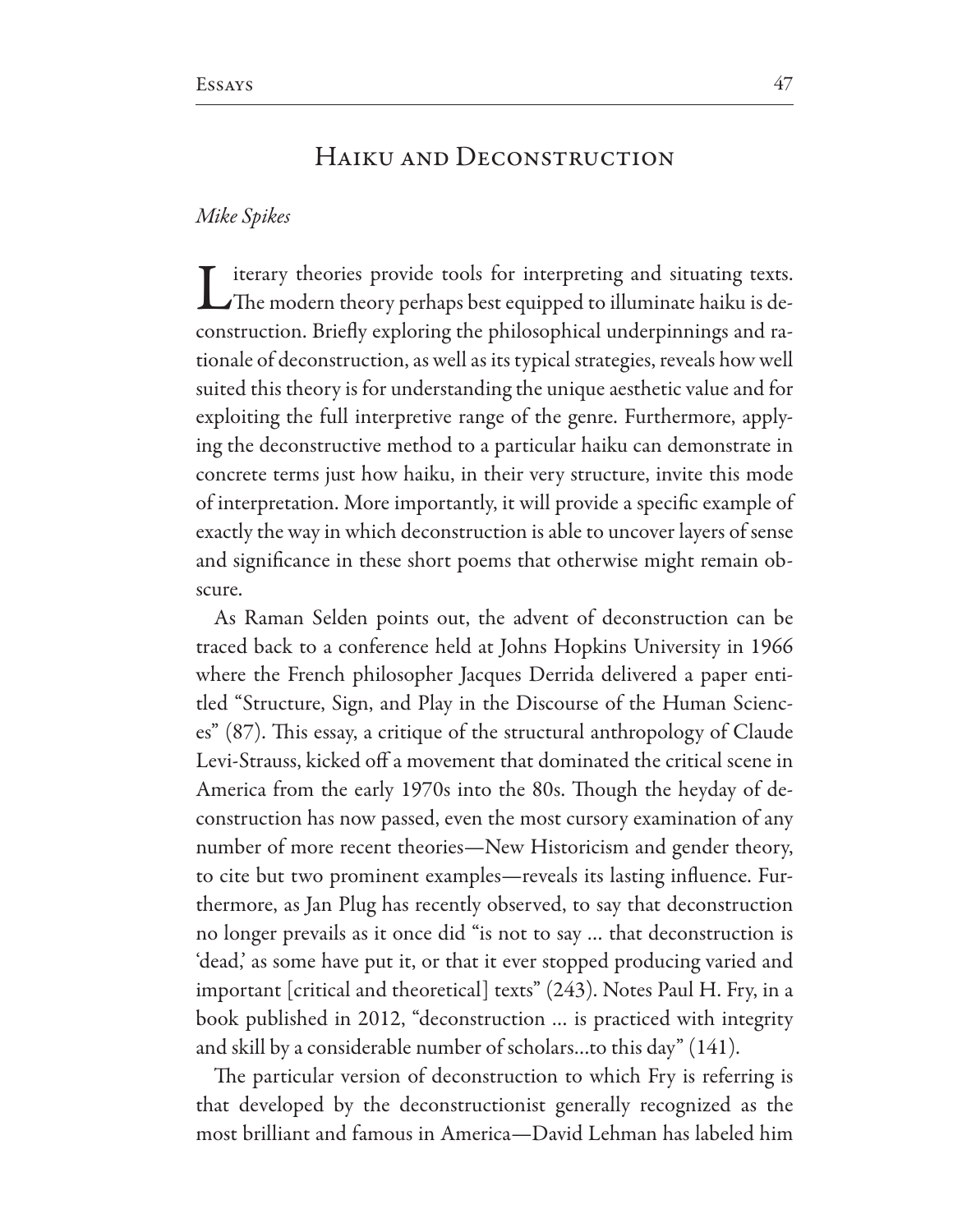"America's archdeacon of deconstruction" (143)—Paul de Man. And as already suggested, the progenitor and perhaps best-known of all the deconstructionists is Jacques Derrida. De Man died in 1983 and Derrida in 2004, but the influence of each remains strong, this in spite of the fact that after his death it was discovered that de Man, as a young man living in Nazi-occupied Belgium, had written a series of anti-Semitic essays in a major newspaper, a revelation that certainly has damaged his personal, if not his professional, reputation (Lehman 269–71). In what follows, I will outline the basic tenets of deconstruction, focusing on the deconstructive theories developed by Derrida and de Man, theories that though surely different in some respects are nonetheless strikingly similar in their general outlines and fundamental assumptions.

#### $\rm II$

Taiku are made of words, not things in the objective world. There I is a radical difference between a poem's language and lived experience. That language makes rather than mirrors reality. Deconstruction highlights and can provide theoretical support for these principles. In order to gain a complete and accurate understanding of how haiku work, it is useful, even necessary, to keep these principles, as articulated by deconstructionists such as Derrida and de Man, in mind. As will become evident later in this essay, applying them to haiku is fundamental to opening the full range of interpretive possibilities in these brief poems.

It is especially important to stress the constitutive power of language in haiku given the fact that there are a number of prominent traditional haiku theorists who have argued that a hallmark of the genre is precisely its ability to directly, without mediation, present reality as it is in itself. The assumption on the part of these theorists is that language is transparent, that it is capable of fully and accurately rendering the objective world. Cor van den Heuvel, for instance, in his Foreword to the third edition of *The Haiku Anthology*, asserts that "[h]aiku help us experience the everyday things around us vividly and directly, so that we see them as they really are ..." (xi). He goes on to endorse Allen Watts' definition of haiku as "the wordless poem," explaining that "[h]aiku, for the reader, is wordless because those few words [comprising a haiku] are invisible.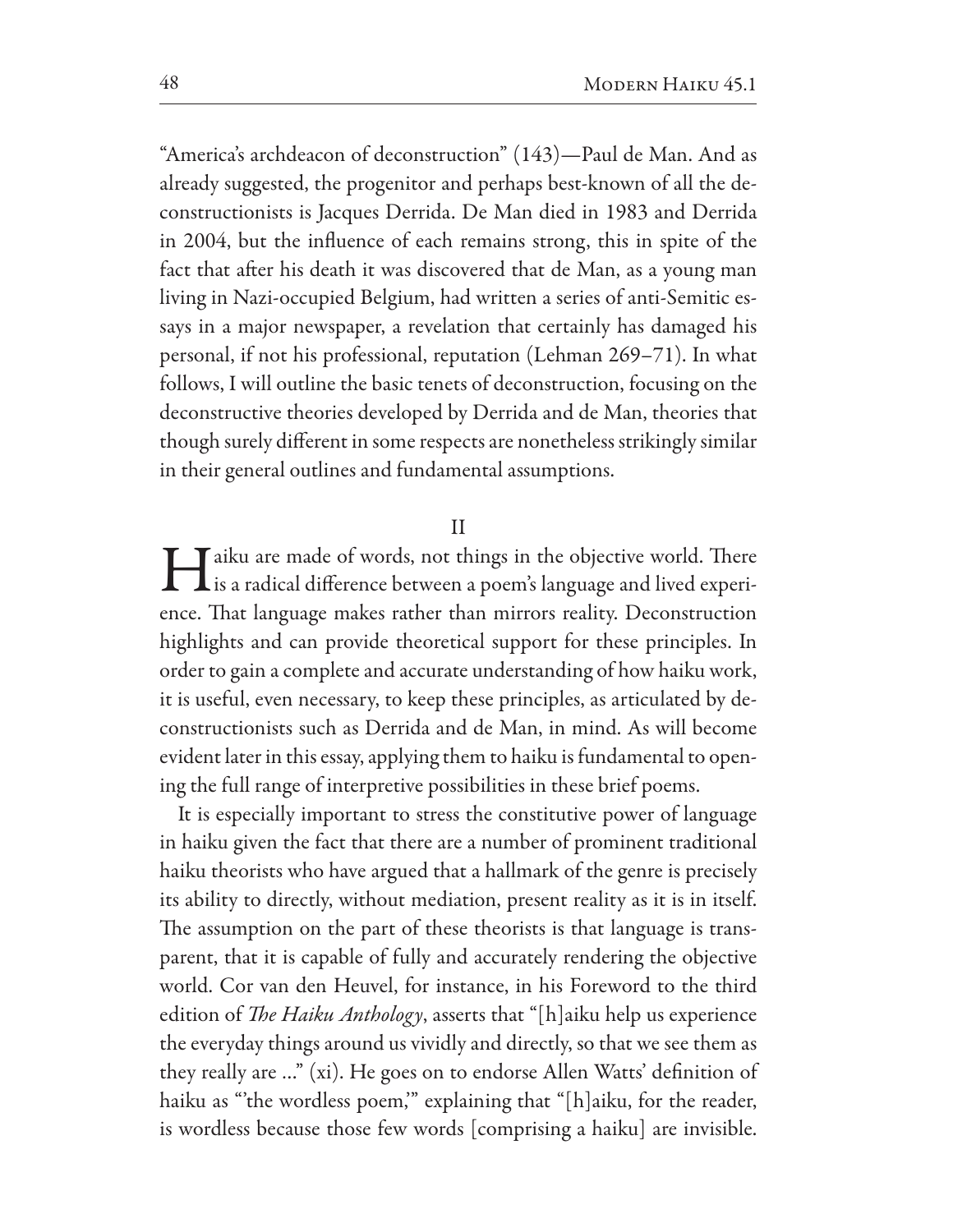We as readers look right through them. There is nothing between us and the moment" (xxix). Likewise, Kenneth Yasuda contends in The Japanese Haiku that "haiku has something in common with painting, in the representation of the object alone, without comment, never presented to be other than what it is ..." (7). The haiku poet gives us "the concrete, sensuous material" thing (7), according to Yasuda. He or she "is interested in the object for its own sake"  $(11)$ .

The deconstructionist view could not possibly be more opposed to the ideas about language put forth by Watts, van den Heuvel, and Yasuda. As Peter Barry points out, deconstruction draws upon the structuralist "notion that language doesn't just reflect or record the world: rather, it shapes it, so that how we see is what we see" (59). Structuralist and poststructuralist theories alike demonstrate that there "is no access to any fixed landmark which is beyond linguistic processing..." (59). Actually, the view that language constitutes rather than reflects reality precedes even structuralism, goes at least as far back as Friedrich Nietzsche. In fact, as Vincent Leitch points out, Paul de Man explicitly follows the 19th century German philosopher in developing his particular version of deconstruction. For de Man, as for Nietzsche, Leitch explains, words are "always at once and originarily, figural or rhetorical rather than referential or representational" (*Deconstructive Criticism* 49). That is, language imposes humanly made concepts upon an inherently chaotic world, substituting those concepts for objectively real things. "There is nothing outside the text," Jacques Derrida famously writes in Of Grammatology (qtd in *Deconstructive Criticism* 176). Though he does not explicitly employ the Nietzschian vocabulary that de Man relies upon, Derrida, like his American counterpart, also contends that language constructs rather than reflects reality.

For both de Man and Derrida, then, Watts' idea of a "wordless poem" would be nonsensical. Poems are by definition made of words, and only words. Moreover, these words, far from being "invisible," as Cor van den Heuvel would have it, are always featured, are all that the poem is. The reader can never "look right through them." To the contrary, to read a poem is to look into its words, Derrida and de Man imply, for all the sense and significance the poem confers is contained in those words.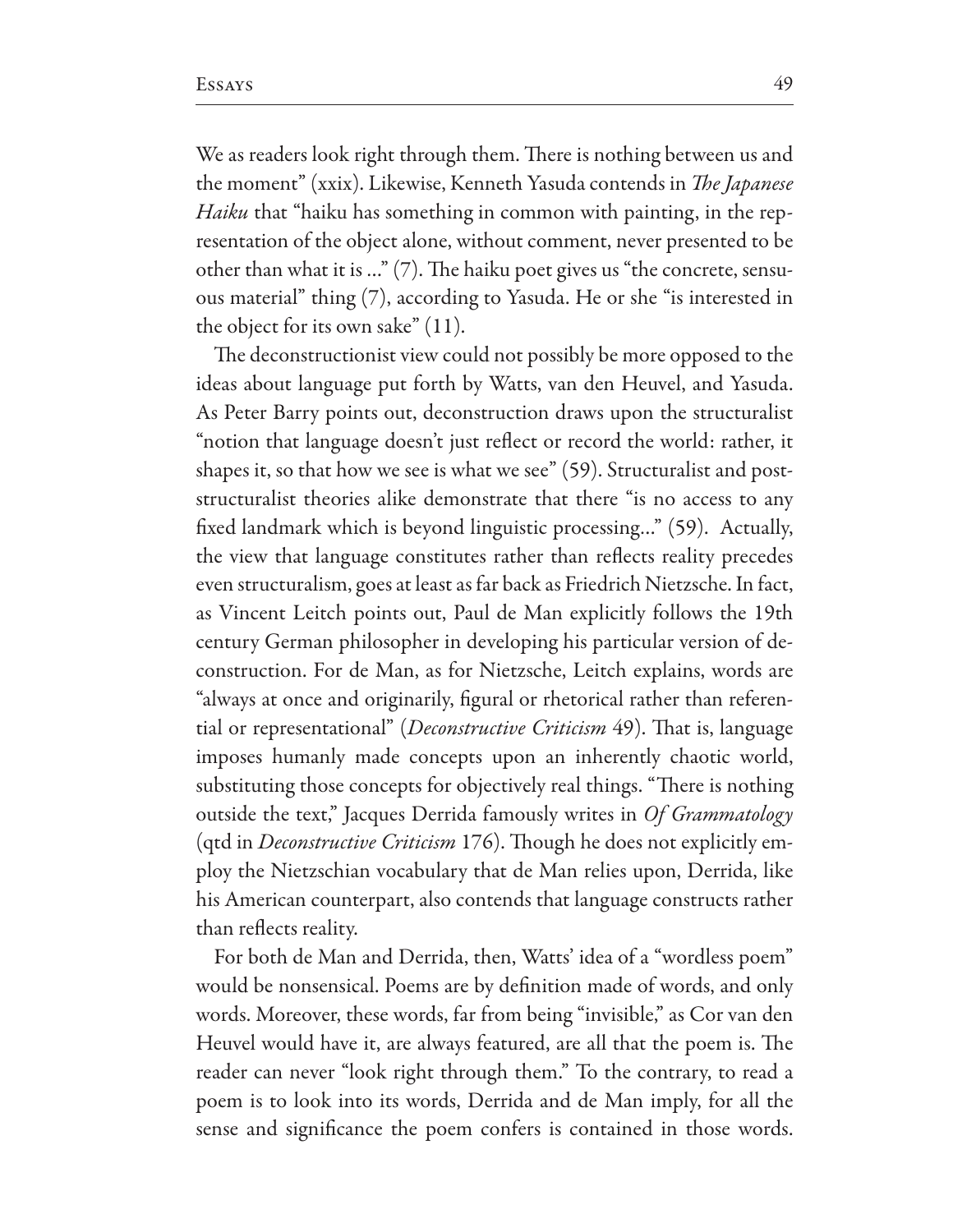That is to say, a deconstructionist would deny the possibility that a haiku, or any other written text, could ever give us "the concrete, sensuous material" thing. Some haiku poets may, in fact, be "interested in the object for its own sake," but Derrida and de Man would argue that whether the poet realizes it or not, his or her language is a structuring and sense-making device, one that transforms "the object for its own sake" into the object as a conceptual construct.

It is certainly true that one does not have to be a deconstructionist in order to recognize that a haiku is made of words and not things in the world. In fact, several recent haiku theorists, in opposition to the traditionalists noted above, have stressed exactly this point. Max Verhart, for instance, argues that "it is not the haiku moment preceding the haiku that matters, but only the haiku moment that is created in the poem" (42). And Gary Hotham, responding to the idea that some "may think haiku writers do not like words, since they use so few," flatly declares: "I don't think that is the case. The poet recognizes the strength of words and wants to highlight that power with as few as possible ... One thing the poet is doing with a poem is creating a focus on the power of the word" (47). These and other recent theorists fully acknowledge the primacy and indissolubility of language in haiku.

As noted, however, deconstruction, unlike most contemporary haiku theories, including Verhart's and Hotham's, can provide a detailed philosophical and theoretical rationale for the centrality and constitutive character of language in haiku, a rationale that I have only briefly sketched out above. More importantly, the deconstructionist view—particularly that developed by Derrida and de Man-of exactly how such constitutive language signifies is especially amenable to and useful in decoding instances of the genre. In the next section of this essay, I will outline that view of signification and apply it to the interpretation of a particular haiku, one by George Swede:

> dawn remembering her bad grammar (76)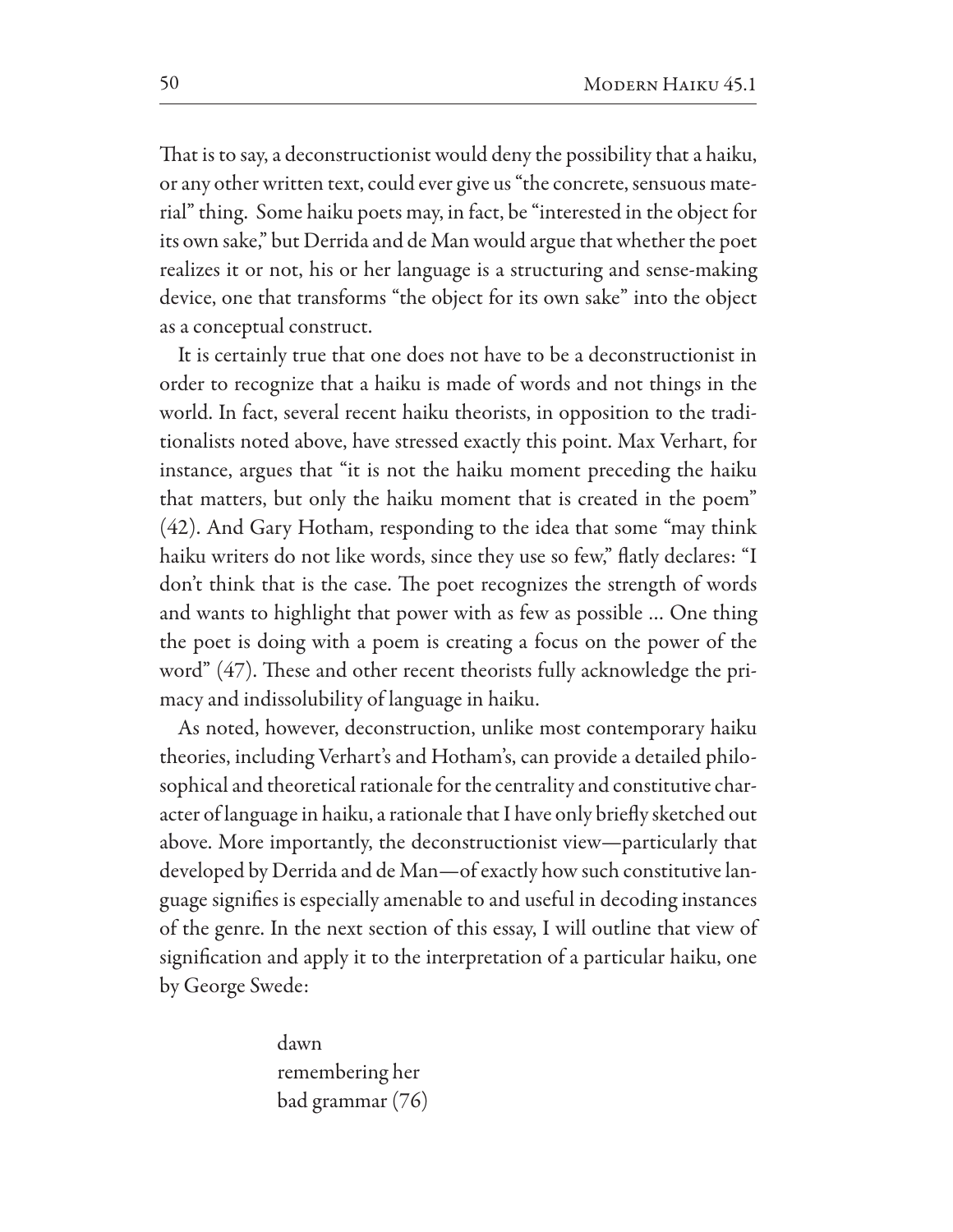I have selected this poem, first, because in form and structure it typifies the genre, and, secondly, because it is written by a leading contemporary haiku poet and appears in a recent major anthology—*Haiku in English*: The First Hundred Years-of twentieth and twenty-first century haiku.

#### $III$

t the heart of the deconstructionist view of language-that devel- $\Lambda$ oped by de Man and Derrida, as well as others—is that language is open to multiple, contradictory interpretations. Texts are viewed as inherently unstable; no text ever finally settles into a single, consistent meaning. As John Sutherland puts it, for the deconstructionist, "[t]here is no finality [of meaning]; every literary text is inherently indeterminate" (125). And in Jeremy Hawthorne's phrasing, "interpretation of a text can never arrive at a final or complete 'meaning' for a text" (32). Commenting specifically on Derrida, J. A. Cuddon remarks that each text is viewed as "saying something quite different from what it appears to be saying ... it may be read as carrying a plurality of significance or as saying many different things which are fundamentally at variance with, contradictory and subversive of what may be (or may have been) seen by criticism as a single, stable 'meaning" (210). A typical deconstructive move is to identify some apparent, generally recognized meaning in a text and then undermine that meaning, showing that though the text does indeed sponsor the surface interpretation, it also conveys an opposite, contradictory sense. The reality a text's language manufactures is, then, multifold and ambiguous, not single and unified.

Perhaps the best way to understand how deconstructionists capitalize on the polysemous character of language in their interpretations of literary works is to briefly examine a particular deconstruction of a particular text carried out by a particular deconstructionist. Paul de Man, in his seminal essay "Semiology and Rhetoric," argues that the final line of William Butler Yeats' poem "Among School Children" can be read in contradictory ways. More specifically, he identifies the sense in which the line is usually interpreted and then reverses that meaning, painstakingly demonstrating that as well as sponsoring this usual sense it also sponsors another, opposite interpretation.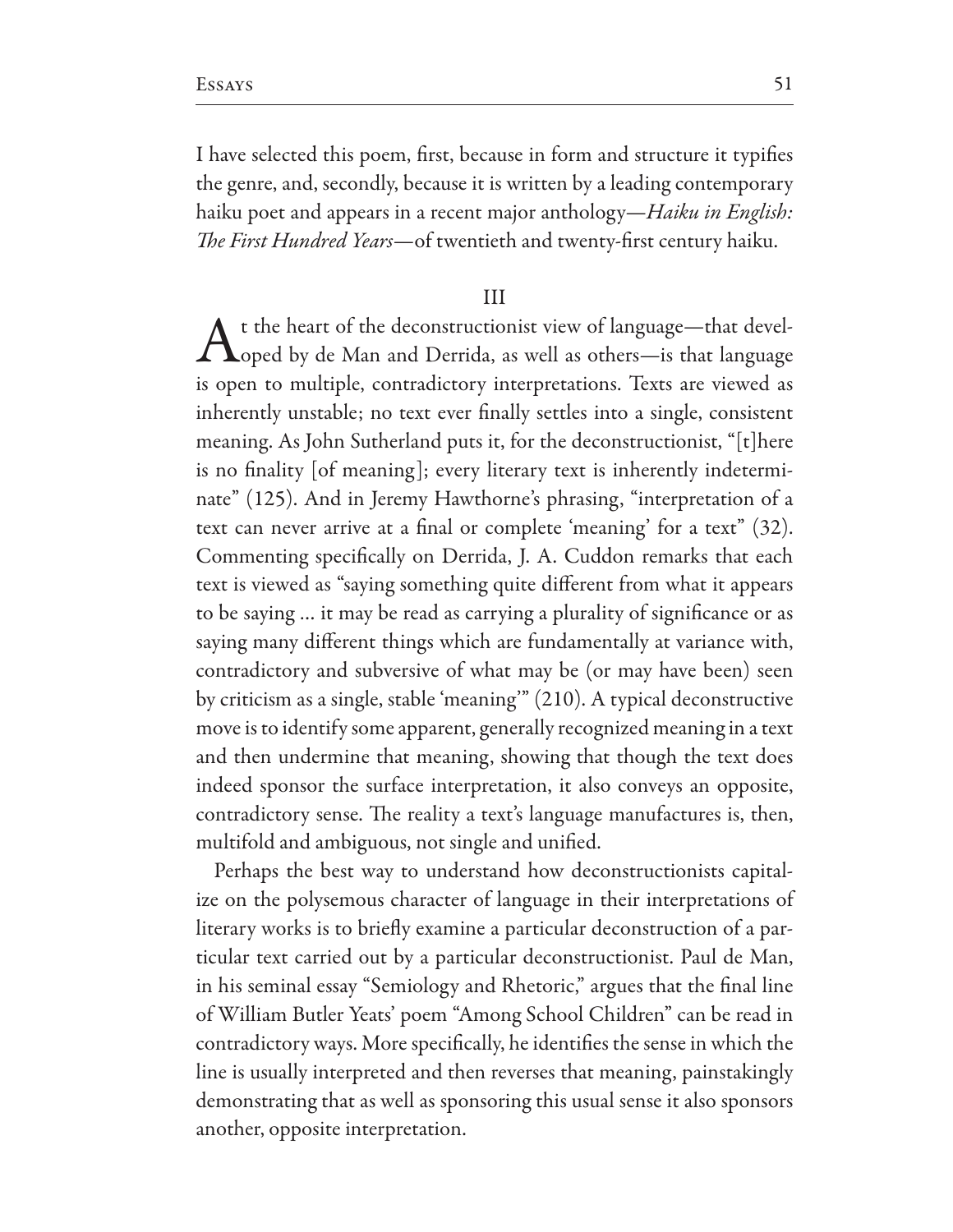It should be noted that de Man's concentration here on a small segment of text is typical of deconstruction. Since language is viewed as so densely meaningful, so open to multiple interpretations, the critic's focus is often narrow, though as will be evident in de Man's reading of Yeats, this narrow focus almost always carries larger implications for the text as a whole. As Peter Barry notes, deconstructionists frequently "concentrate on a single passage and analyze it so intensely that it becomes impossible to sustain a 'univocal' reading and the language explodes into 'multiplicities of meaning" (70). And as Vincent Leitch points out, de Man himself, in an interview, once observed that "he worked not from larger ideas but 'one inch over the text'" ("Paul de Man" 1362).

De Man's deconstruction of "Among School Children" proceeds, in detail, as follows. The last line of Yeats' poem reads: "How can we know the dancer from the dance?" De Man notes that this line "is usually interpreted" as a rhetorical question, as asserting the unity of dancer and dance, as a disguised proclamation that it is not possible to know one apart from the other (11). "It is equally possible, however," de Man writes, "to read the last line literally rather than figuratively" (11), that is, "since the dancer and the dance are not the same, it might be useful, perhaps even desperately necessary—for the question can be given a ring of urgency, 'Please tell me, how can I know the dancer from the dance'—to tell them apart" (12). De Man contends that even though the two interpretations differ to the point of contradiction, even though "one reading" is precisely the error denounced by the other," both are legitimate and each determines a completely different interpretation for the poem as a whole (12). The meaning of the poem is radically unstable, circulating between opposed senses. "For it turns out that the entire scheme set up by the first reading [final line interpreted as a rhetorical question] can be undermined, or deconstructed, in terms of the second [final line read  $\left[ \frac{1}{2} \right]$  (11–12). And, of course, the order can be reversed: the second reading of the Yeats line can just as easily be deconstructed by the first as the first can be deconstructed by the second.

Actually, of course, the situation is more complex than this. De Man does not mean to suggest by his deconstruction of Yeats' poem that texts are limited to only two distinct interpretations. To the contrary, texts are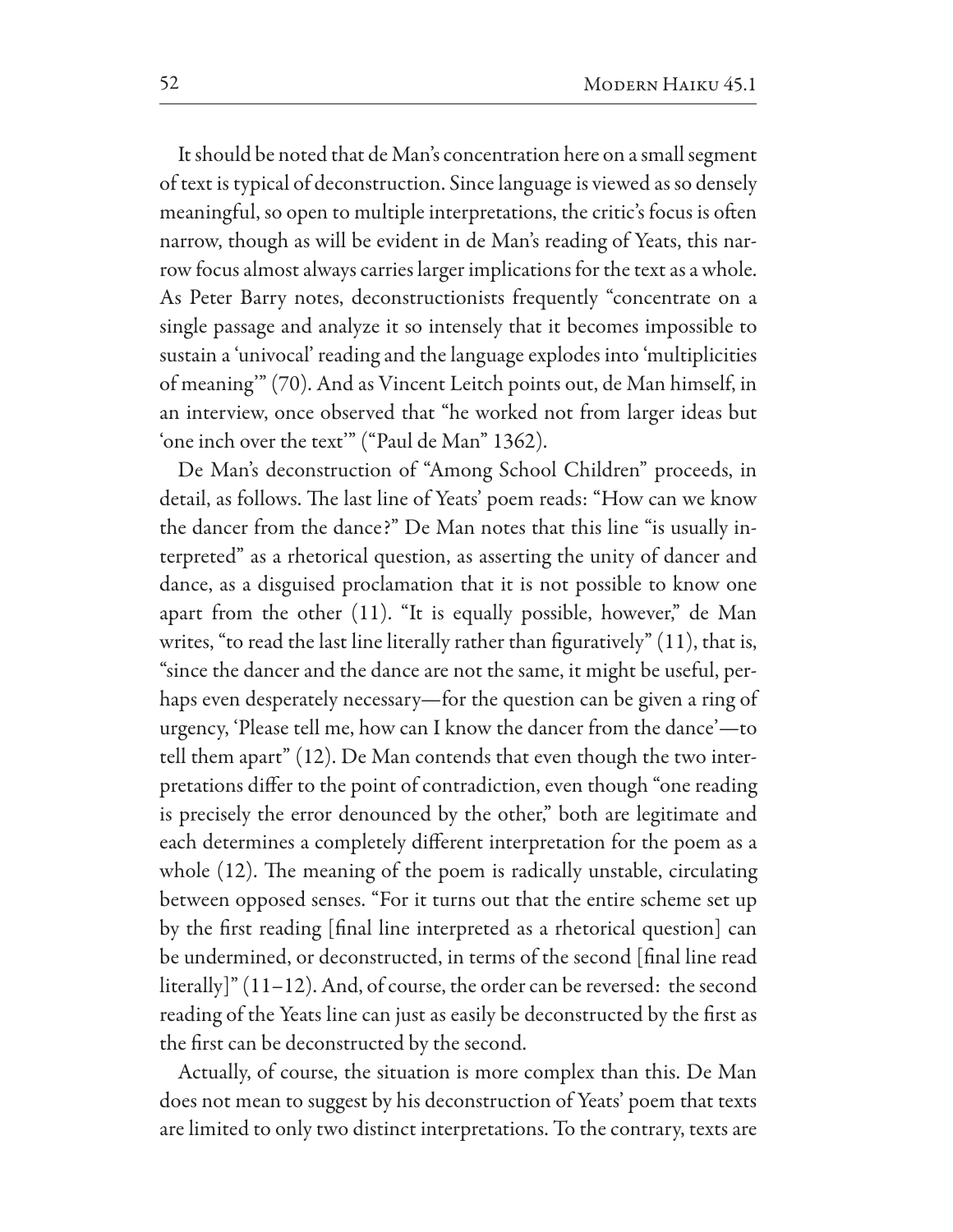open to a multiplicity of meanings; to repeat John Sutherland's observation concerning deconstruction in general, a remark that certainly applies to Paul de Man in particular, "[t] here is no finality [of meaning]; every literary text is inherently indeterminate." Deconstructions can themselves be deconstructed, as other of de Man's own essays demonstrate. "Rhetoric radically suspends logic and opens up vertiginous possibilities of referential aberration" (10), de Man writes in "Semiology and Rhetoric." As noted in the previous section of this essay, de Man believes that all language, including Yeats', is finally rhetorical. The possibilities for the interpretation of Yeats' line are, then, not merely dual but "vertiginous"; there is a dizzying potential for "referential aberration" inherent in this poem, as there is in every other instance of language.

One obvious quality of haiku that makes them amenable to deconstructive reading is their extreme brevity. As noted, deconstructionists tend to concentrate on the close interpretation of small segments of text, work "one inch over the text." A haiku, in its entirety, is a "one inch" text, is of the length that attracts deconstructive attention. With a haiku, a deconstructionist need not focus on a limited portion of the poem, as de Man focuses on the single line in Yeats, and then connect that focused reading to the text as a whole. Instead, he or she may have the satisfaction of considering the poem in its entirety. In sum, haiku, in their brevity, are uniquely hospitable to the sort of dense, detailed reading that deconstruction heralds.

More significantly, the fact that a typical haiku juxtaposes distinct images between which no, or very little, connection is spelled out suggests a deconstructive view of language and invites deconstructive reading. Certainly, not all haiku are so constructed, but as William J. Higginson, among others, has noted, a great many are, and in those poems that are so made it is up to the reader to constitute the connection between images (116). Sometimes the connection is strongly implied by the words of the poem. More often, in the most provocative and original haiku, it is not, or at least not completely or clearly. The reader is encouraged to consider multiple possibilities, all of which to some degree differ and some of which may outrightly contradict each other. The meaning of the poem as a whole, in turn, largely depends on the connection, or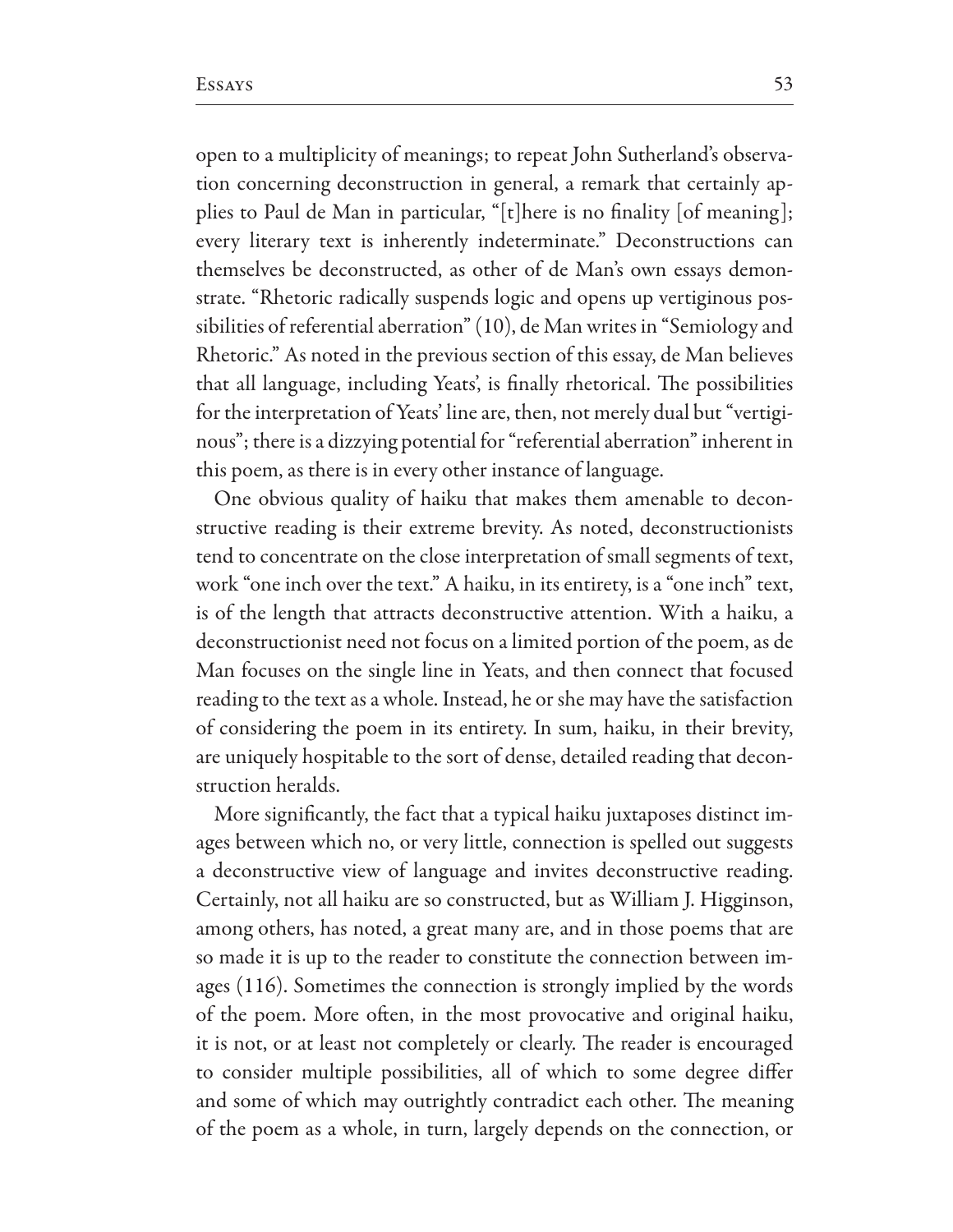connections, the reader makes. As Michele Root-Bernstein argues, a haiku is "an emblem of creative discovery" (18-19). She writes: "haiku insight begins with the sudden recognition of an unexpected or hidden likeness" (19). Haiku, that is, highlight the deconstructive insight, exemplified in de Man's reading of Yeats' poem, that the full meaning of a text does not come ready made on its surface, but rather must be excavatedcreatively pieced together-by the reader.

Swede's haiku-"dawn / remembering her / bad grammar"-perfectly illustrates just how open to deconstruction haiku are and, more particularly, how deconstructive reading can surface and highlight a rich range of meanings in a typical haiku. In characteristic haiku fashion, the poem consists of two distinct images that are juxtaposed but between which no connection is spelled out. The reader is forced to interpret. What is the link between daybreak and the narrator's memory of some unspecified woman's "bad grammar"? Is there any other connection between the two images than the literal fact that the juxtaposition strongly suggests: the narrator's memory of this woman occurs as the sun is rising? And what does the poem as a whole mean when specific links between the two images are provided? In sum, what, precisely, is Swede trying to say here? The haiku demands that the reader treat its language as functioning in the way the deconstructive critic claims all language functions: as not itself transparently delimiting meaning, but rather requiring that the reader creatively construe whatever meanings it might contain. And as will become evident in what follows, Swede's language, in deconstructive fashion, sponsors not one but multiple and contradictory senses.

Of course, before one can specify a connection between the two images, one must decide what each image in isolation implies. Once more, the deconstructive view of language is suggested: what each image separately implies is not a given but is rather a matter of interpretation. One obvious way to read the opening line-"dawn"-of Swede's haiku is as an entirely positive image. Besides literally designating a time of day, "dawn" metaphorically implies enlightenment, insight. Daybreak is that moment when things obscured by the darkness of night first become visible. It represents the movement from blindness to revelation, from ignorance to truth. The second image in the poem-the narrator's memory of a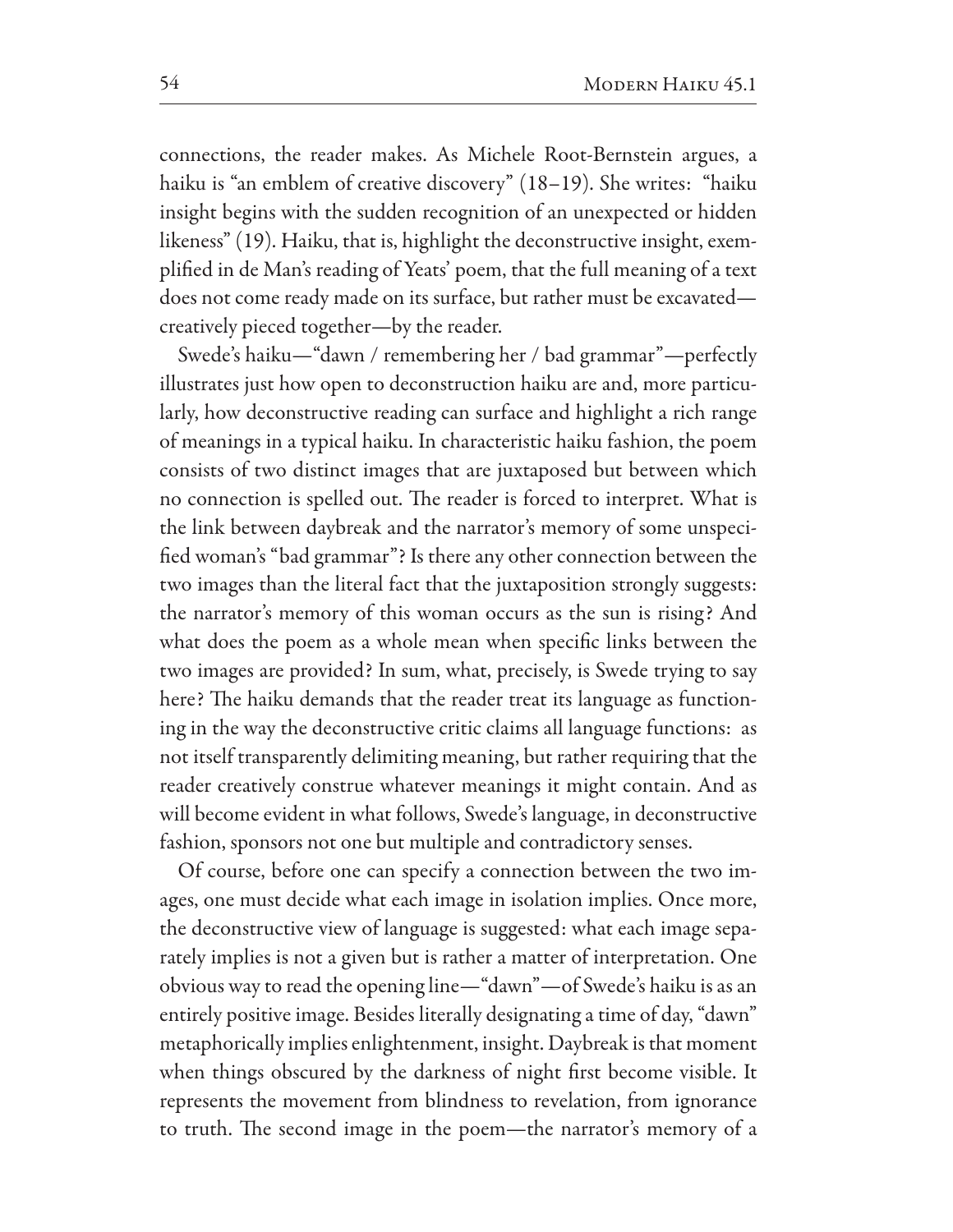woman's "bad grammar"-suggests, in contrast, something markedly negative and unpleasant. The woman recalled is uneducated, coarse, and uncouth. Recalling her makes the narrator, likely highly educated and cultured himself, cringe.

A readily apparent link, which the reader must provide, between the two images is, then, that "dawn" symbolizes the speaker's realization that a particular woman he met the previous evening was, in fact, uneducated, coarse and uncouth. Like most all haiku, this one, in its brevity, invites the reader imaginatively to fill in the details; Root-Bernstein's notion of haiku as "an emblem of creative discovery" can be extended to the supplying of implied narrative elements. One possible creative construction of the poem is that the narrator was introduced, the night before, to a woman he found physically attractive and seductive. Perhaps he met her in a dimly lit bar. Alcohol, music, and a sexually charged atmosphere caused him to focus entirely on the woman's outer beauty and sultry appeal. He talked to her, listened to what she said, but in his inebriated and sensually aroused condition he completely overlooked the fine points of her language. The next morning when he awakes, however, he soberly reflects upon the woman, now recalling her "bad grammar." That is to say, he becomes acutely and painfully aware that beneath her sexually seductive surface the woman was crude and uncultured. The speaker, far more intellectually sophisticated than she, now finds her unattractive; in the light of day she is no longer appealing to him. The "dawn" is both the literal time when he comes to his senses and a metaphor for his awareness (it "dawns" on him) of who and what she really is.

But, it is crucial to note, the poem can be read in an opposite way. It can be deconstructed. Attention to deconstructive reading strategies, that is, can alert the reader to the possibility that Swede's haiku conveys not only the meaning outlined above but a diametrically opposed one as well. More specifically, just as Paul de Man's deconstruction of "Among School Children" reveals that the last line of Yeats' poem can be interpreted as stating that there is no difference between dancer and dance and that there is a difference that needs to be explained, so can Swede's haiku be read as both a realization of the truth and a blindness to the truth, both as a story about revelation and one about obtuseness.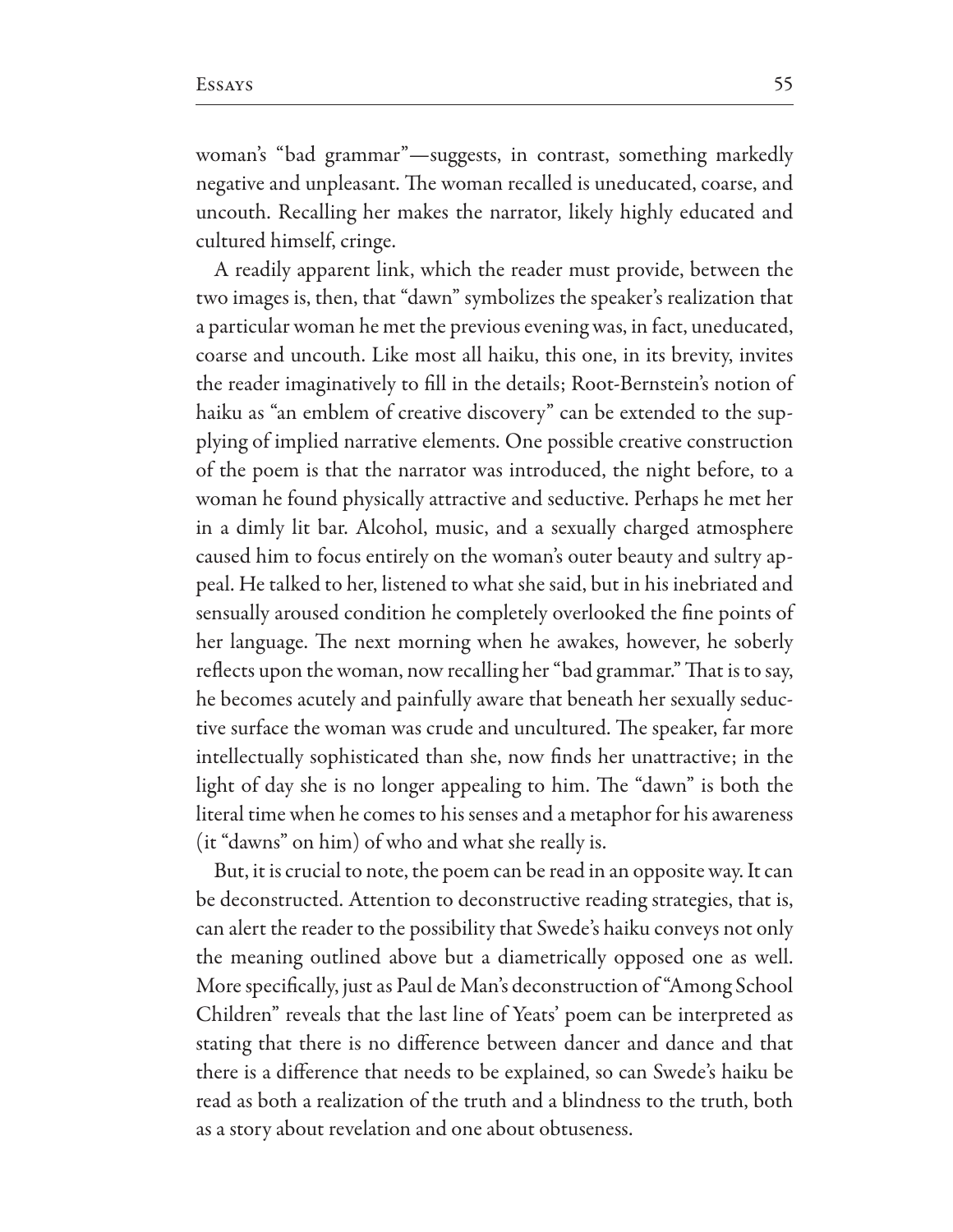Though the haiku's opening image can be construed in entirely positive terms, it can also be interpreted in a very different way, as connoting lack and limitation. "[D]awn" suggests not only enlightenment and insight, but also cold, constricting, pure and calculating reason. In turn, the night, which precedes daybreak, might be associated with and viewed as symbolizing mystery, romance, and intuitive feeling, as opposed to the blindness and ignorance with which it is implicitly connected in the first reading above. Being literally that time of day when darkness first turns into light, "dawn," in sum, might be seen as symbolic of the move from mystery, romance, and intuitive feeling into the harsh glare of day and reason, a reason devoid of any sense of passion, sensuality, and heartfelt emotion.

That is to say, the poem as a whole may be interpreted as follows. When, at "dawn," the narrator in the poem recalls the "bad grammar" used by the woman the night before, he is not opening his eyes to the Truth about her but is rather allowing his strict rationality, symbolized by the "dawn," to discern only a surface fact about the woman and totally discount the deeper knowledge he had discovered about her the previous evening, namely, that beneath and in spite of her technical flaw-her "bad grammar"—there lurked a powerful and primal lure, an emotionally profound and logically confounding mystery and magic. In other words, on this reading of the poem the woman's beauty was not merely outer but emanated from her spirit and character; her sensual and seductive allure sprang from a source as dark and untamed as the night in which he met her in that bar. The alcohol and sexually charged atmosphere of that night enabled the speaker to suspend his reason and sophisticated polish sufficiently to see into the woman's depths, a suspension that is itself suspended at daybreak. Put another way, the "dawn" might be associated with the man's petty and pretentious inability, precipitated by his cold reason, to look past the woman's superficial, ultimately inconsequential, imperfections in order to continue in his understanding and appreciation, initiated the previous evening, of her magnetic substance and power.

As noted, de Man argues that rhetoric "opens up vertiginous possibilities of referential aberration." Swede's poem exemplifies such a view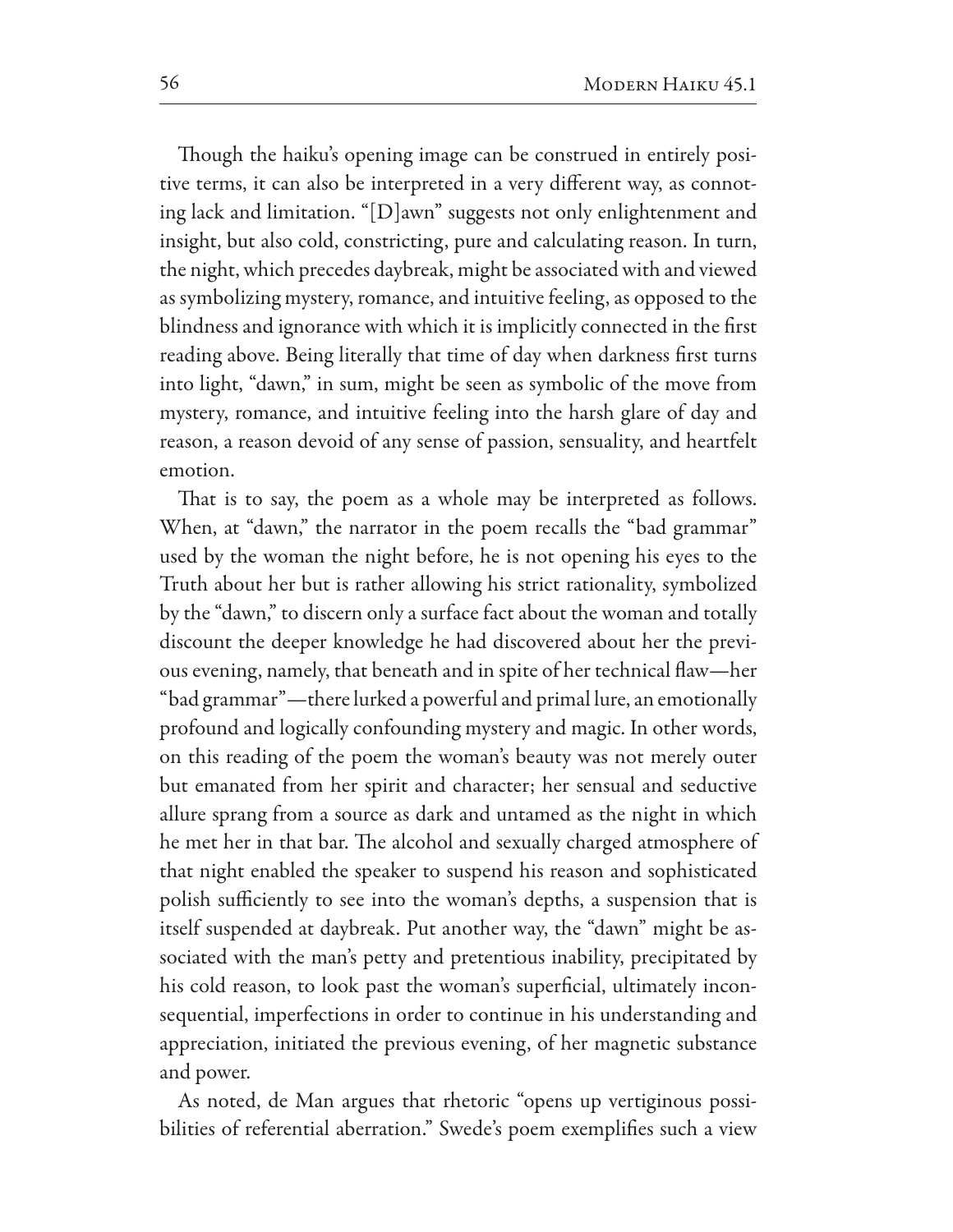of language as rhetorical in the "referential aberration" the two above readings of its words demarcate. His haiku suggests not one but two senses, each of which, in de Man's language, is "the error denounced by the other." Furthermore, to say that Swede's text sponsors the two opposed meanings outlined above is not to argue that these are the only two possible interpretation of the poem available. Just as Yeats' poem might be read in more than the two ways de Man explicitly identifies in "Semiology and Rhetoric," so might Swede's poem be read in yet other, contrary senses. For example, in both the interpretations sketched in the preceding pages, the "her" in the poem is assumed to be an adult woman the narrator meets on an evening out. But "her" might be read in a radically different way, as a child-perhaps the narrator's grandchild, perhaps a niece or daughter of a friend—whom the narrator encounters. In that case, the girl's "bad grammar," which the speaker recalls the morning after the encounter, is neither a serious character flaw nor ultimately a trivial fact about her but rather something cute and endearing. The narrator perhaps chuckles when he thinks back on the youngster's innocent and entirely forgivable misuse of the language. That is to say, the deconstruction of Swede's poem detailed above surely does not exhaust its potential meanings. It does, however, highlight and illustrate in detail the fact that, as deconstruction prescribes, the poem can be interpreted in more than one way, in at least two senses that contradict each other.

## IV

s well as providing a theoretical basis for recognizing that haiku are I made of words rather than things, and highlighting the fact that these poems contain multiple, contradictory senses, deconstruction can also give us a new way of understanding and valuing the genre's brevity. A traditional haiku is only seventeen syllables long; many contemporary, non-traditional haiku have fewer syllables than that. These poems, on the surface, appear so very slight. If, however, the genre is subjected to deconstructive analysis, haiku turn out not to be slight at all but, to the contrary, remarkably substantial. Ironically and paradoxically enough, they can be viewed as, in a significant sense, long and involved.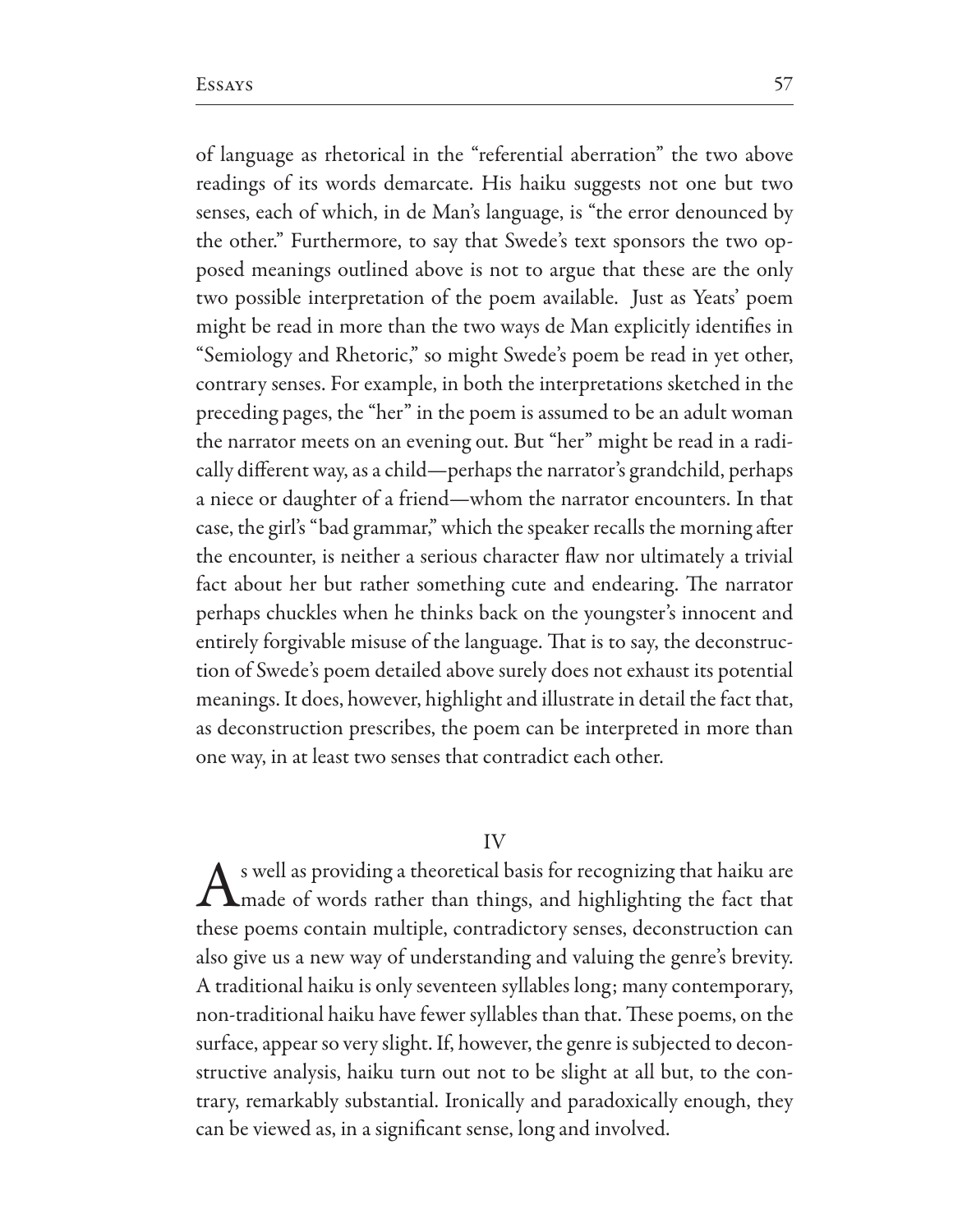As Raman Selden points out, one of Derrida's characteristic deconstructive moves is to reverse the polarity of binary pairs and show that the privileged, primary term is actually secondary and derivative (89). For example, nature has traditionally been viewed as primary and civilization secondary; nature comes first and civilization second, the latter being a supplement to the former. But Derrida would argue that if we look more closely "we find that nature is always already contaminated with civilization; there is no 'original' nature" (Selden 89). Civilized man's notion of nature, which is the only notion of nature we have, is formulated within the confines of an already present civilization, an addition to it. Nature is dependent upon civilization in that nature is defined against it, as that which civilization is not. In this sense, then, it is civilization that is privileged and primary rather than nature, and it is nature, not civilization, that is secondary and derivative.

Actually, however, as Paul H. Fry clarifies Derrida's thought, "what looks like an inversion of priority in a binary pair...[is] not so much that as a reminder that they [the two items comprising the pair] cannot exist apart from each other" (139). It's a matter of not being able to tell "whether the chicken or the egg came first," for in the final analysis, in Derrida's scheme "you can't have one [item in a binary pair] without the other [item in the pair]" (139). Derrida's intent, then, is not to deconstruct a traditional, false hierarchy in order to establish a new, truer one. Rather, his aim is to show that all hierarchies are inherently unstable, and can be reversed. Yes, nature can be shown to be secondary to and derivative of civilization, but this reversal of the traditional binary can itself be reversed; civilization is always already infected by nature in that there is no civilization without a natural state to define it against. As Terry Eagleton succinctly puts it, Derrida's deconstructions of binaries "demonstrate how one term of an antithesis secretly inheres within the other" (115). A thing is never what it is but also contains within itself what it is not, its own opposite.

The insight, key to Derrida's deconstruction of established hierarchies, that things contain within themselves their own opposites, that there is finally no such thing as a seamless identity, can be used to reevaluate the seeming slightness and apparent brevity of haiku. The brevity of haiku,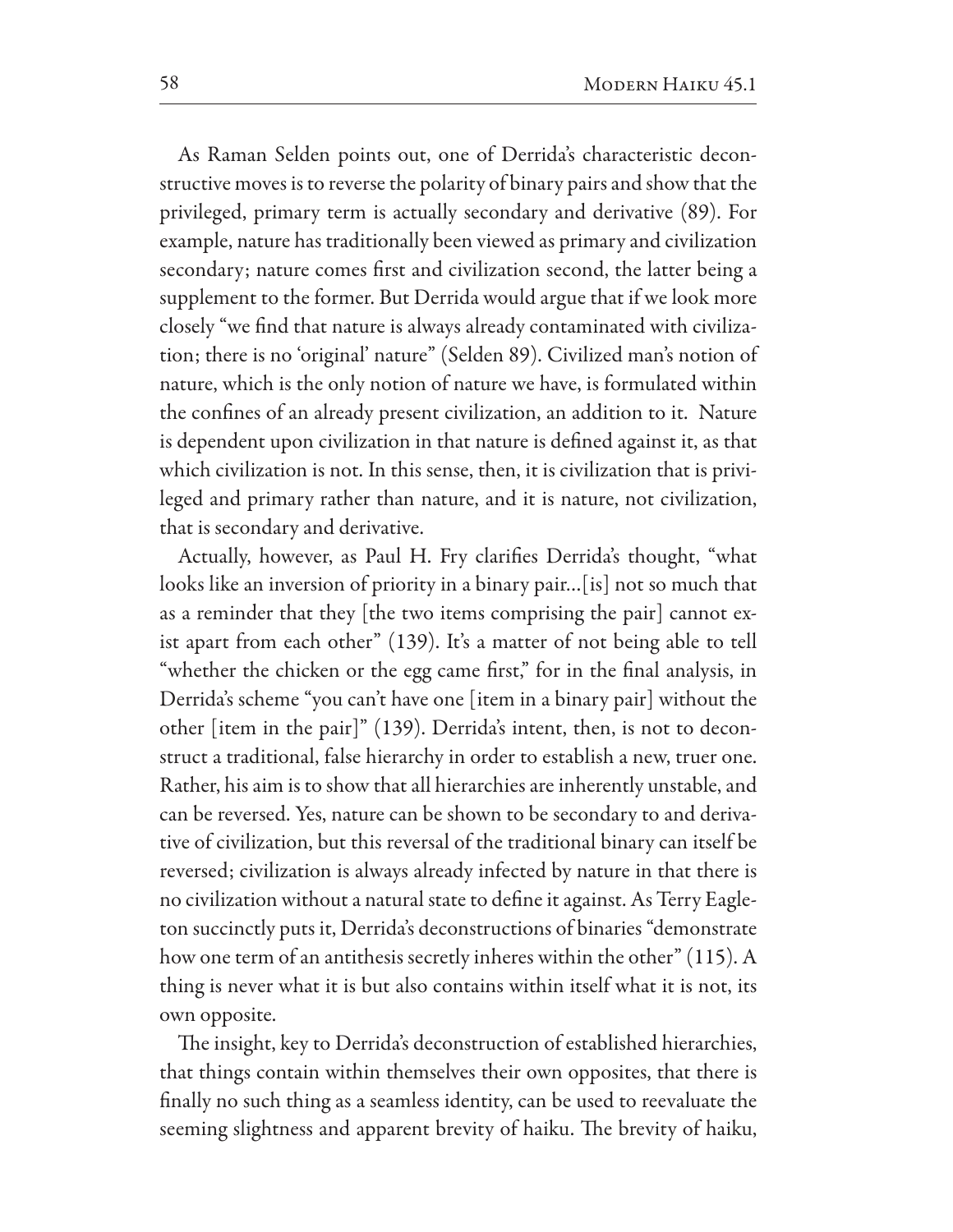when looked at with Derridian eyes, contains within itself its own opposite: length, abundant content. It does so, one might argue, in the sense that a haiku achieves its brevity by repressing, explicitly excluding, so much that it implicitly encompasses, so much that is part of what it fundamentally is. Instances of these exclusions are readily apparent in my analysis of Swede's haiku in the preceding section of this essay. To cite the central examples, Swede's poem does not spell out but rather only suggests links between its two juxtaposed images, and his text invites the reader to fill in omitted narrative details. Put in terms of deconstruction's paradoxical logic, the haiku does not contain what, in a very real sense, it actually contains. These poems that are in one sense short and condensed are in another sense long and involved. Slightness in haiku turns out to be disguised substantiality in that a haiku is its few words and the words, implied by the text, the reader must supply to complete it.

To cast the argument in terms of a hierarchically ordered pair, a haiku, looked at one way, might be viewed as an aesthetic lightweight in comparison to longer genres such as novels, short stories, or even lyric poems. After all, how could a seventeen-, or fewer, syllable text possibly be as substantial a work of art as a short story or a novel that is hundreds or thousands of words long? How could it even measure up, in terms of artistic content, to a twenty-, twenty-five-, or thirty-line lyric? Indeed, there are a number of literary magazines and journals that won't even consider publishing haiku, often presumably because these poems are viewed as too slight to constitute "real" literature. In other words, one might argue that there exists an evaluative scheme in which the longer genres are aesthetically privileged, deemed primary and authentic, while haiku are marginalized, viewed as secondary, as something less than fullfledged artistic productions.

Derrida, however, shows us how such a hierarchy might be reversed so that haiku are seen as privileged and primary while longer genres are viewed as secondary and less aesthetically robust. One might argue, for example, that haiku more succinctly, more effectively and efficiently, convey particular themes and ideas than do longer works. That is, haiku distill themes and ideas to their purest, sharpest essence whereas longer works express those same themes and ideas in more redundant and sprawling,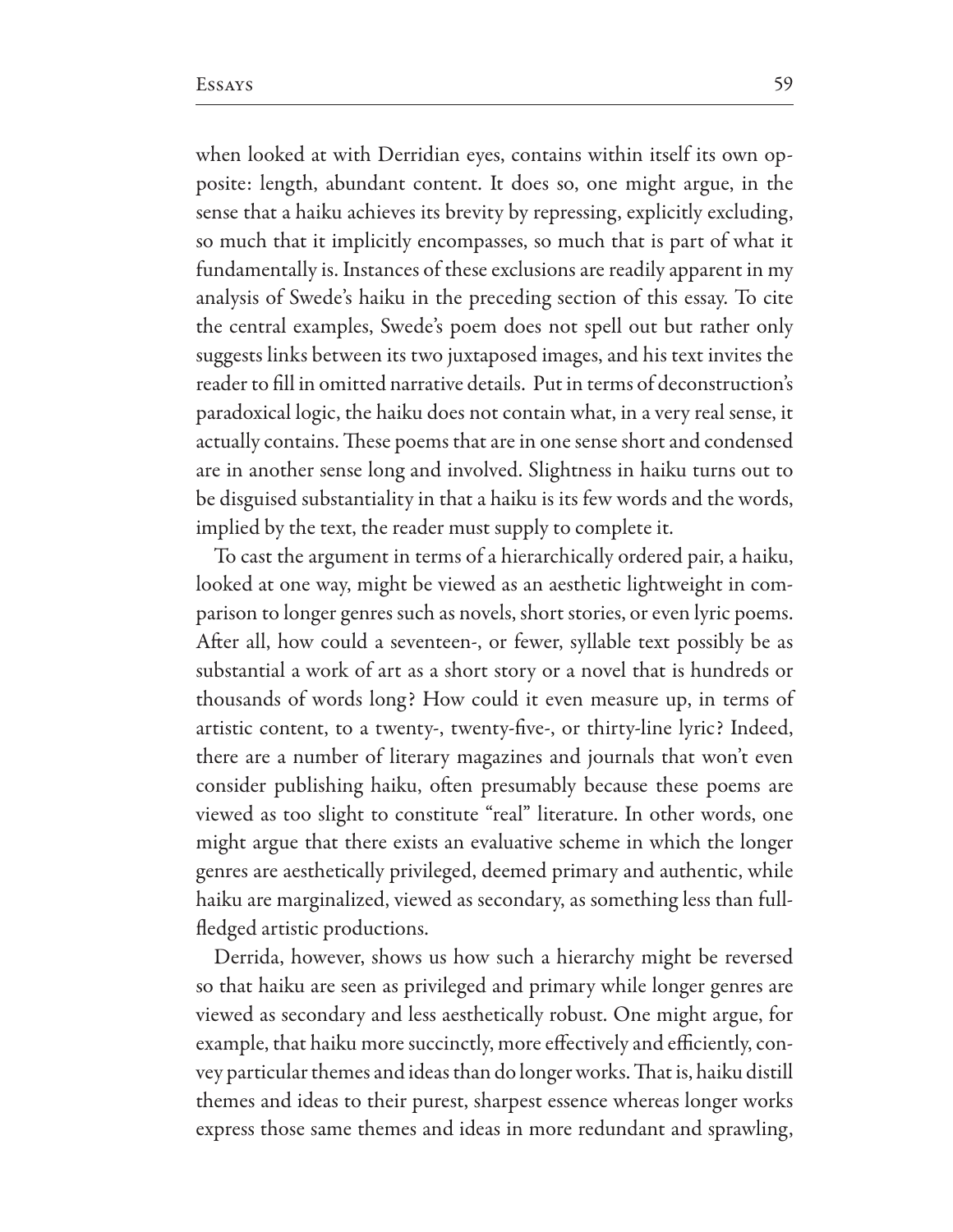less focused terms. In fact, I myself have suggested just such an argument in a previous essay: "Haiku and Ockham's Razor: The Example of Jack Kerouac," published in *Modern Haiku* in the summer issue of 2013. In this paper I contend at length that a well-known Kerouac haiku is able to express more powerfully particular themes than does Kerouac's most famous work, the full-length novel On the Road, with which it shares those themes  $(58-65)$ .

Of course, as Derrida prescribes, no hierarchy is finally stable; every binary one establishes can be reversed. The haiku / longer genres hierarchy is no more ultimately secure than is the longer genres / haiku hierarchy that it deconstructs. There are surely respects in which longer genres are aesthetically more robust than haiku, and achieve artistic ends that these very short poems cannot. And obviously there is a sense in which novels, short stories, and lyrics are, indeed, longer and more involved than haiku. My point here is only that Derridian deconstruction provides ways of valuing and understanding the brevity of haiku that might not otherwise be evident. My aim throughout this essay, in fact, has not been to promote deconstruction as the only critical tool available for unlocking the inner workings and general character of the genre. Instead, it has simply been to show that this literary theory—in the Derridian and de Manian modes especially-is particularly useful, and fitted, for interpreting haiku and evaluating the form as a whole.

## WORKS CITED

- Barry, Peter. Beginning Theory: An Introduction to Literary and Cultural Theory, New York: Manchester UP, 2009.
- Cuddon, A. J., revised by C. E. Preston. Dictionary of Literary Terms and Literary Theory, 4th ed. New York: Penguin, 1998.
- De Man, Paul. "Semiology and Rhetoric." Allegories of Reading: Figural Language in Rousseau, Nietzsche, Rilke, and Proust. Paul de Man. New Haven: Yale UP,  $1979: 3-19.$
- Eagleton, Terry. Literary Theory: An Introduction, 2nd ed. Minneapolis: U of Minnesota P, 1996.